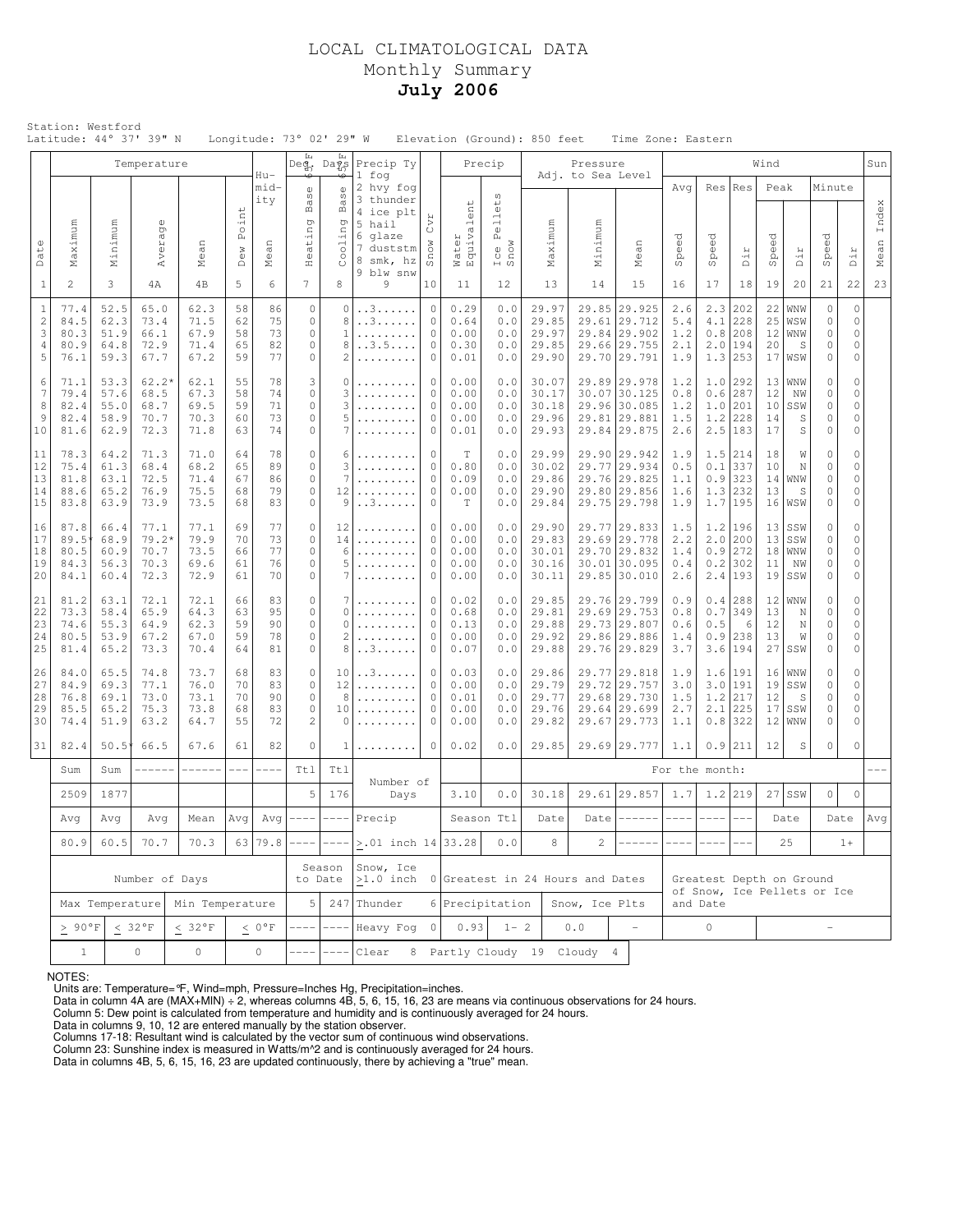# OBSERVATIONS AT 3-HOUR INTERVALS **July 2006: Westford**

|                                              |          | Wind<br>$\mathbb{O}$                                                 |                                                              |                                              |                                              |                                              |                                                                                     |                                                                                                                                                    |                                                                      |          |                                                                      |                                                              | $\mathbb U$                                  |                                              |                                                          |                                                                       | Wind                                                                              |                                                                    |          |                                                                      |                                                              |                                              |                                              |                                                             |                                                                                                                       | Wind                                                                                                                              |                                                                                                       |
|----------------------------------------------|----------|----------------------------------------------------------------------|--------------------------------------------------------------|----------------------------------------------|----------------------------------------------|----------------------------------------------|-------------------------------------------------------------------------------------|----------------------------------------------------------------------------------------------------------------------------------------------------|----------------------------------------------------------------------|----------|----------------------------------------------------------------------|--------------------------------------------------------------|----------------------------------------------|----------------------------------------------|----------------------------------------------------------|-----------------------------------------------------------------------|-----------------------------------------------------------------------------------|--------------------------------------------------------------------|----------|----------------------------------------------------------------------|--------------------------------------------------------------|----------------------------------------------|----------------------------------------------|-------------------------------------------------------------|-----------------------------------------------------------------------------------------------------------------------|-----------------------------------------------------------------------------------------------------------------------------------|-------------------------------------------------------------------------------------------------------|
| Hour                                         | Sunshine | Pressure                                                             | Rainfall<br>rate                                             | Temperatur                                   | Point<br><b>Dew</b>                          | Humidity                                     | Direction                                                                           | Speed                                                                                                                                              | Gust                                                                 | Sunshine | Pressure                                                             | Rainfall<br>rate                                             | Temperatur                                   | Point<br>Dew                                 | Humidity                                                 | Direction                                                             | Speed                                                                             | Gust                                                               | Sunshine | Pressure                                                             | Rainfall<br>rate                                             | Temperature                                  | Point<br>Dew                                 | Humidity                                                    | Direction                                                                                                             | Speed                                                                                                                             | Gust                                                                                                  |
|                                              |          |                                                                      |                                                              | JUL 01                                       |                                              |                                              |                                                                                     |                                                                                                                                                    |                                                                      |          |                                                                      |                                                              | JUL 02                                       |                                              |                                                          |                                                                       |                                                                                   |                                                                    |          |                                                                      |                                                              | JUL 03                                       |                                              |                                                             |                                                                                                                       |                                                                                                                                   |                                                                                                       |
| 01<br>04<br>07<br>10<br>13<br>16<br>19<br>22 |          | 29.93<br>29.95<br>29.96<br>29.95<br>29.92<br>29.90<br>29.91<br>29.90 | 0.00<br>0.00<br>0.00<br>0.00<br>0.00<br>0.00<br>0.00<br>0.00 | 56<br>53<br>56<br>66<br>69<br>74<br>64<br>61 | 53<br>51<br>51<br>58<br>64<br>63<br>63<br>60 | 90<br>91<br>82<br>74<br>83<br>70<br>96<br>98 | 20<br>18<br>20<br>18<br>22<br>29<br>0 <sub>0</sub><br>0 <sub>0</sub>                | 2<br>$\mathfrak{2}% _{T}=\mathfrak{2}_{T}\!\left( a,b\right) ,\mathfrak{2}_{T}$<br>5<br>5<br>$\sqrt{4}$<br>$1\,$<br>$\circ$<br>$\mathsf{O}\xspace$ | 6<br>6<br>11<br>11<br>11<br>3<br>$\circ$<br>$\circ$                  |          | 29.81<br>29.74<br>29.72<br>29.69<br>29.66<br>29.62<br>29.66<br>29.79 | 0.00<br>0.01<br>0.00<br>0.00<br>0.00<br>0.00<br>0.00<br>0.00 | 64<br>63<br>63<br>71<br>79<br>84<br>79<br>70 | 59<br>61<br>61<br>65<br>68<br>64<br>62<br>55 | 84<br>95<br>96<br>83<br>67<br>51<br>56<br>59             | <sub>1</sub> 18<br>18<br>18<br> 20<br>24<br>24<br>22<br>29            | 1<br>$\mathbf 1$<br>6<br>7<br>8<br>8<br>7<br>10                                   | 5<br>6<br>13<br>14<br>18<br>16<br>17<br>22                         |          | 29.88<br>29.90<br>29.95<br>29.96<br>29.94<br>29.88<br>29.86<br>29.86 | 0.00<br>0.00<br>0.00<br>0.00<br>0.00<br>0.00<br>0.00<br>0.00 | 60<br>55<br>57<br>70<br>77<br>80<br>75<br>70 | 55<br>53<br>56<br>56<br>62<br>63<br>62<br>61 | 84<br>94<br>98<br>61<br>61<br>57<br>64<br>74                | 29<br>0 <sub>0</sub><br>18<br>24<br>22<br>20<br>20<br>18                                                              | 1<br>$\mathbb O$<br>$\mathbb O$<br>3<br>$\frac{2}{3}$<br>$\circ$<br>$\mathbf{1}$                                                  | 7067891<br>5                                                                                          |
|                                              |          |                                                                      |                                                              | JUL 04                                       |                                              |                                              |                                                                                     |                                                                                                                                                    |                                                                      |          |                                                                      |                                                              | JUL 05                                       |                                              |                                                          |                                                                       |                                                                                   |                                                                    |          |                                                                      |                                                              | <b>JUL 06</b>                                |                                              |                                                             |                                                                                                                       |                                                                                                                                   |                                                                                                       |
| 01<br>04<br>07<br>10<br>13<br>16<br>19<br>22 |          | 29.85<br>29.82<br>29.83<br>29.80<br>29.73<br>29.68<br>29.67<br>29.70 | 0.00<br>0.00<br>0.00<br>0.00<br>0.00<br>0.00<br>0.00<br>0.00 | 68<br>68<br>68<br>75<br>80<br>78<br>72<br>66 | 61<br>62<br>64<br>68<br>70<br>67<br>68<br>65 | 78<br>80<br>86<br>77<br>71<br>70<br>88<br>96 | 20<br>18<br>20<br>20<br>20<br>18<br>0 <sub>0</sub><br>18                            | 2<br>$\sqrt{2}$<br>$\mathbf 1$<br>$\sqrt{4}$<br>$\mathbf{2}$<br>4<br>$1\,$<br>$1\,$                                                                | 7<br>6<br>5<br>8<br>7<br>14<br>3<br>3                                |          | 29.71<br>29.73<br>29.77<br>29.80<br>29.80<br>29.80<br>29.82<br>29.87 | 0.00<br>0.00<br>0.00<br>0.00<br>0.00<br>0.00<br>0.00<br>0.00 | 64<br>63<br>63<br>68<br>75<br>74<br>70<br>61 | 63<br>61<br>58<br>60<br>63<br>60<br>57<br>57 | 96<br>93<br>85<br>76<br>65<br>62<br>62<br>87             | 18<br>00<br> 20<br>24<br>29<br>27<br>0 <sub>0</sub><br>0 <sub>0</sub> | 2<br>$\mathsf{O}\xspace$<br>$\overline{\mathbf{c}}$<br>3<br>3<br>2<br>1<br>0      | 4<br>0<br>7<br>10<br>8<br>7<br>$\boldsymbol{7}$<br>0               |          | 29.91<br>29.91<br>29.97<br>29.98<br>29.98<br>30.00<br>30.00<br>30.06 | 0.00<br>0.00<br>0.00<br>0.00<br>0.00<br>0.00<br>0.00<br>0.00 | 56<br>54<br>55<br>67<br>68<br>71<br>68<br>60 | 54<br>53<br>53<br>55<br>57<br>56<br>56<br>54 | 91,00<br>95<br>93<br>67<br>68<br>60<br>64<br>82             | 0 <sub>0</sub><br>31<br>0 <sub>0</sub><br>27<br>29<br>29<br>29                                                        | $\circ$<br>$\mathsf{O}\xspace$<br>$\mathbb O$<br>$\overline{\mathbf{c}}$<br>3<br>$\sqrt{4}$<br>$\overline{\mathbf{c}}$<br>$\circ$ | 0<br>$0$ 2 7 6<br>$1\,0$<br>$\boldsymbol{7}$<br>$\mathbf 1$                                           |
|                                              | JUL 07   |                                                                      |                                                              |                                              |                                              |                                              |                                                                                     |                                                                                                                                                    |                                                                      |          | JUL 08                                                               |                                                              |                                              |                                              |                                                          |                                                                       |                                                                                   |                                                                    |          | JUL 09                                                               |                                                              |                                              |                                              |                                                             |                                                                                                                       |                                                                                                                                   |                                                                                                       |
| 01<br>04<br>07<br>10<br>13<br>16<br>19<br>22 |          | 30.08<br>30.10<br>30.13<br>30.15<br>30.14<br>30.11<br>30.11<br>30.16 | 0.00<br>0.00<br>0.00<br>0.00<br>0.00<br>0.00<br>0.00<br>0.00 | 61<br>60<br>60<br>70<br>76<br>79<br>79<br>59 | 55<br>55<br>57<br>61<br>62<br>62<br>59<br>56 | 86<br>89<br>72<br>62<br>57<br>51<br>91       | 82, 29<br>22<br>18<br>27<br>31<br>29<br>27<br>0 <sub>0</sub>                        | 1<br>$\mathbb O$<br>$\mathbb O$<br>$1\,$<br>$\overline{c}$<br>$\mathbf 1$<br>$\circ$<br>$\mathbf 0$                                                | 5<br>3<br>$\mathbf 1$<br>5<br>8<br>5<br>$\mathbf{1}$<br>$\mathbf 0$  |          | 30.16<br>30.15<br>30.17<br>30.15<br>30.10<br>30.02<br>29.98<br>29.97 | 0.00<br>0.00<br>0.00<br>0.00<br>0.00<br>0.00<br>0.00<br>0.00 | 58<br>57<br>62<br>74<br>80<br>81<br>76<br>68 | 56<br>54<br>58<br>63<br>63<br>61<br>60<br>56 | 95,00<br>89<br>89<br>68<br>56<br>50<br>57<br>65          | 00<br>20<br> 20<br>27<br>18<br>20<br>20                               | 0<br>0<br>1<br>3<br>3<br>$\overline{c}$<br>$\overline{c}$<br>$\overline{2}$       | 0<br>0<br>5<br>7<br>7<br>$\boldsymbol{7}$<br>$\boldsymbol{7}$<br>4 |          | 29.95<br>29.92<br>29.92<br>29.90<br>29.87<br>29.83<br>29.82<br>29.85 | 0.00<br>0.00<br>0.00<br>0.00<br>0.00<br>0.00<br>0.00<br>0.00 | 62<br>59<br>63<br>75<br>79<br>81<br>75<br>64 | 56<br>57<br>59<br>64<br>64<br>60<br>65<br>60 | 81,20<br>92<br>86<br>69<br>60<br>49<br>71<br>86             | 0 <sub>0</sub><br>20<br>20<br>24<br>27<br>0 <sub>0</sub><br>0 <sub>0</sub>                                            | 0<br>$\mathsf{O}\xspace$<br>$\mathbb O$<br>5<br>3<br>5<br>$\circ$<br>0                                                            | $\begin{array}{c}\n3 & 0 \\ 0 & 3 \\ 7\n\end{array}$<br>8<br>$1\,1$<br>$\mathsf{O}\xspace$<br>$\circ$ |
|                                              |          |                                                                      |                                                              | <b>JUL 10</b>                                |                                              |                                              |                                                                                     |                                                                                                                                                    |                                                                      |          |                                                                      |                                                              | JUL 11                                       |                                              |                                                          |                                                                       |                                                                                   |                                                                    |          |                                                                      |                                                              | <b>JUL 12</b>                                |                                              |                                                             |                                                                                                                       |                                                                                                                                   |                                                                                                       |
| 01<br>04<br>07<br>10<br>13<br>16<br>19<br>22 |          | 29.86<br>29.85<br>29.87<br>29.90<br>29.87<br>29.85<br>29.87<br>29.93 | 0.00<br>0.00<br>0.00<br>0.00<br>0.00<br>0.00<br>0.00<br>0.00 | 64<br>64<br>66<br>73<br>79<br>81<br>77<br>69 | 62<br>60<br>60<br>63<br>65<br>62<br>63<br>65 | 86<br>82<br>71<br>62<br>53<br>62<br>85       | 93,00<br>18<br>18<br>20<br>15<br>18<br>18<br>0 <sub>0</sub>                         | 0<br>$\sqrt{2}$<br>$\sqrt{4}$<br>4<br>3<br>5<br>$\mathbf 1$<br>$\mathbf 0$                                                                         | $\circ$<br>3<br>11<br>11<br>7<br>12<br>6<br>$\circ$                  |          | 29.92<br>29.92<br>29.93<br>29.95<br>29.93<br>29.93<br>29.95<br>29.99 | 0.00<br>0.00<br>0.00<br>0.00<br>0.00<br>0.00<br>0.00<br>0.00 | 68<br>67<br>69<br>71<br>76<br>75<br>73<br>66 | 63<br>62<br>63<br>64<br>65<br>64<br>66<br>63 | 84,18<br>85<br>81<br>80<br>69<br>68<br>78<br>90          | 20<br> 18<br>15<br>29<br>22<br>0 <sub>0</sub><br>00                   | 1<br>0<br>$\mathbf 1$<br>3<br>$\mathbf{2}$<br>5<br>0<br>0                         | 3<br>$\mathbf 1$<br>5<br>7<br>6<br>14<br>0<br>0                    |          | 29.99<br>29.99<br>30.02<br>29.99<br>29.95<br>29.91<br>29.86<br>29.80 | 0.00<br>0.00<br>0.00<br>0.00<br>0.00<br>0.00<br>0.01<br>0.00 | 65<br>62<br>66<br>73<br>75<br>71<br>67<br>65 | 62<br>61<br>63<br>66<br>67<br>69<br>66<br>64 | 89<br>97<br>90<br>78<br>78<br>93<br>96<br>97                | 00 <sub>1</sub><br>0 <sub>0</sub><br>0 <sub>0</sub><br>18<br>0 <sub>0</sub><br>20<br>0 <sub>0</sub><br>0 <sub>0</sub> | 0<br>$\mathbb O$<br>$\mathsf{O}\xspace$<br>$\overline{c}$<br>$\circ$<br>0<br>0<br>$\mathbf{2}$                                    | 00050<br>$\begin{array}{c} 2 \\ 2 \\ 7 \end{array}$                                                   |
|                                              |          |                                                                      |                                                              | <b>JUL 13</b>                                |                                              |                                              |                                                                                     |                                                                                                                                                    |                                                                      |          |                                                                      |                                                              | <b>JUL 14</b>                                |                                              |                                                          |                                                                       |                                                                                   |                                                                    |          |                                                                      |                                                              | <b>JUL 15</b>                                |                                              |                                                             |                                                                                                                       |                                                                                                                                   |                                                                                                       |
| 01<br>04<br>07<br>10<br>13<br>16<br>19<br>22 |          | 29.77<br>29.76<br>29.83<br>29.85<br>29.85<br>29.83<br>29.84<br>29.86 | 0.01<br>0.00<br>0.00<br>0.00<br>0.00<br>0.00<br>0.00<br>0.00 | 65<br>64<br>64<br>75<br>77<br>81<br>81<br>65 | 64<br>64<br>64<br>69<br>70<br>68<br>68<br>64 | 99<br>99<br>98<br>83<br>79<br>64<br>65       | 0 <sub>0</sub><br>0 <sub>0</sub><br>0 <sub>0</sub><br>31<br>29<br>29<br>02<br>96 00 | 1<br>$\mathbb O$<br>$1\,$<br>1<br>6<br>$\overline{4}$<br>0<br>0                                                                                    | 5<br>3<br>6<br>4<br>12<br>9<br>$\overline{c}$<br>$\circ$             |          | 29.86<br>29.87<br>29.89<br>29.89<br>29.86<br>29.84<br>29.80<br>29.85 | 0.00<br>0.00<br>0.00<br>0.00<br>0.00<br>0.00<br>0.00<br>0.00 | 67<br>66<br>68<br>77<br>83<br>88<br>86<br>73 | 65<br>63<br>65<br>69<br>70<br>68<br>72<br>69 | 93, 20<br>92<br>91<br>75<br>65<br>53 24<br>64 00<br>89   | 18<br>20<br>24<br> 29<br> 18                                          | 2<br>$\overline{\mathbf{c}}$<br>$\overline{c}$<br>3<br>6<br>$\mathbf 1$<br>0<br>0 | 6<br>5<br>7<br>7<br>11<br>4<br>0<br>2                              |          | 29.84<br>29.82<br>29.82<br>29.81<br>29.80<br>29.75<br>29.76<br>29.79 | 0.00<br>0.00<br>0.00<br>0.00<br>0.00<br>0.00<br>0.00<br>0.00 | 69<br>64<br>69<br>77<br>80<br>83<br>75<br>71 | 67<br>63<br>65<br>70<br>68<br>71<br>70<br>68 | 91,00<br>97<br>87 18<br>78<br>68<br>67 20<br>85 20<br>90 20 | 0 <sub>0</sub><br>20<br>18                                                                                            | 0<br>0<br>$\mathbf{1}$<br>4<br>3<br>5<br>$\mathbf{2}$<br>$\overline{c}$                                                           | 0<br>$\mathsf O$<br>3<br>11<br>$\boldsymbol{7}$<br>13<br>7<br>$7\overline{ }$                         |
|                                              |          |                                                                      |                                                              | <b>JUL 16</b>                                |                                              |                                              |                                                                                     |                                                                                                                                                    |                                                                      |          |                                                                      |                                                              | <b>JUL 17</b>                                |                                              |                                                          |                                                                       |                                                                                   |                                                                    |          |                                                                      |                                                              | <b>JUL 18</b>                                |                                              |                                                             |                                                                                                                       |                                                                                                                                   |                                                                                                       |
| 01<br>04<br>07<br>10<br>13<br>16<br>19<br>22 |          | 29.80<br>29.83<br>29.88<br>29.87<br>29.88<br>29.81<br>29.77<br>29.80 | 0.00<br>0.00<br>0.00<br>0.00<br>0.00<br>0.00<br>0.00<br>0.00 | 69<br>69<br>69<br>79<br>85<br>87<br>84<br>75 | 67<br>67<br>69<br>71<br>69<br>69<br>70<br>68 | 96<br>96<br>99<br>77<br>59<br>55<br>63       | 20<br>20<br>18<br>11<br>24<br>22<br>18<br>79 20                                     | 1<br>$1\,$<br>$\mathbb O$<br>$\overline{c}$<br>3<br>$\overline{4}$<br>$\mathbf 1$<br>$1\,$                                                         | 3<br>5<br>$\sqrt{2}$<br>6<br>8<br>10<br>6<br>$\overline{\mathbf{c}}$ |          | 29.82<br>29.81<br>29.82<br>29.81<br>29.78<br>29.75<br>29.70<br>29.72 | 0.00<br>0.00<br>0.00<br>0.00<br>0.00<br>0.00<br>0.00<br>0.00 | 75<br>71<br>72<br>82<br>86<br>89<br>85<br>77 | 65<br>64<br>65<br>71<br>73<br>74<br>75<br>73 | 70,18<br>79<br>79 18<br>68 27<br>66<br>62<br>73<br>87 18 | 18<br> 20<br> 20<br>20                                                | 3<br>2<br>$\overline{c}$<br>2<br>5<br>2<br>3<br>$\mathbf 1$                       | 8<br>3<br>6<br>7<br>13<br>7<br>7<br>6                              |          | 29.73<br>29.72<br>29.76<br>29.80<br>29.86<br>29.86<br>29.91<br>29.98 | 0.00<br>0.00<br>0.00<br>0.00<br>0.00<br>0.00<br>0.00<br>0.00 | 76<br>71<br>71<br>78<br>75<br>80<br>78<br>64 | 70<br>62<br>66<br>69<br>66<br>69<br>66<br>60 | 81,20<br>74 00<br>85 18<br>75<br>75 33<br>70<br>67<br>88 00 | 29<br>29<br>31                                                                                                        | 2<br>$\mathbb O$<br>$\mathbf 1$<br>$1\,$<br>$1\,$<br>2<br>$\mathbb O$<br>0                                                        | 7<br>0<br>5<br>6<br>5<br>6<br>$\overline{4}$<br>$\mathsf{O}\xspace$                                   |

## MAXIMUM SHORT DURATION PRECIPITATION

| Time Period<br>(minutes) |      | 10   | 15    | 20   | 30   | 45   | 60             | 80             | 100  | 120  | 150  | 180  |
|--------------------------|------|------|-------|------|------|------|----------------|----------------|------|------|------|------|
| Precipitation            | 0.25 | 0.30 | 0.30  | 0.30 | 0.30 | 0.30 | 0.30           | 0.30           | 0.33 | 0.37 | 0.45 | 0.49 |
| Ended: Date              | 04   | 04   | 04    | 04   | 04   | 04   | 0 <sub>4</sub> | 0 <sub>4</sub> | 02   | 02   | 02   | 02   |
| Ended: Time              | 1710 | 1715 | ' 715 | 715  | 1715 | 1715 | 1715           | 1715           | 0550 | 0535 | 0555 | 0612 |

The precipitation amounts may occur at any time during the month. The time indicated is the ending time of the interval. Date and time are not entered for trace amounts.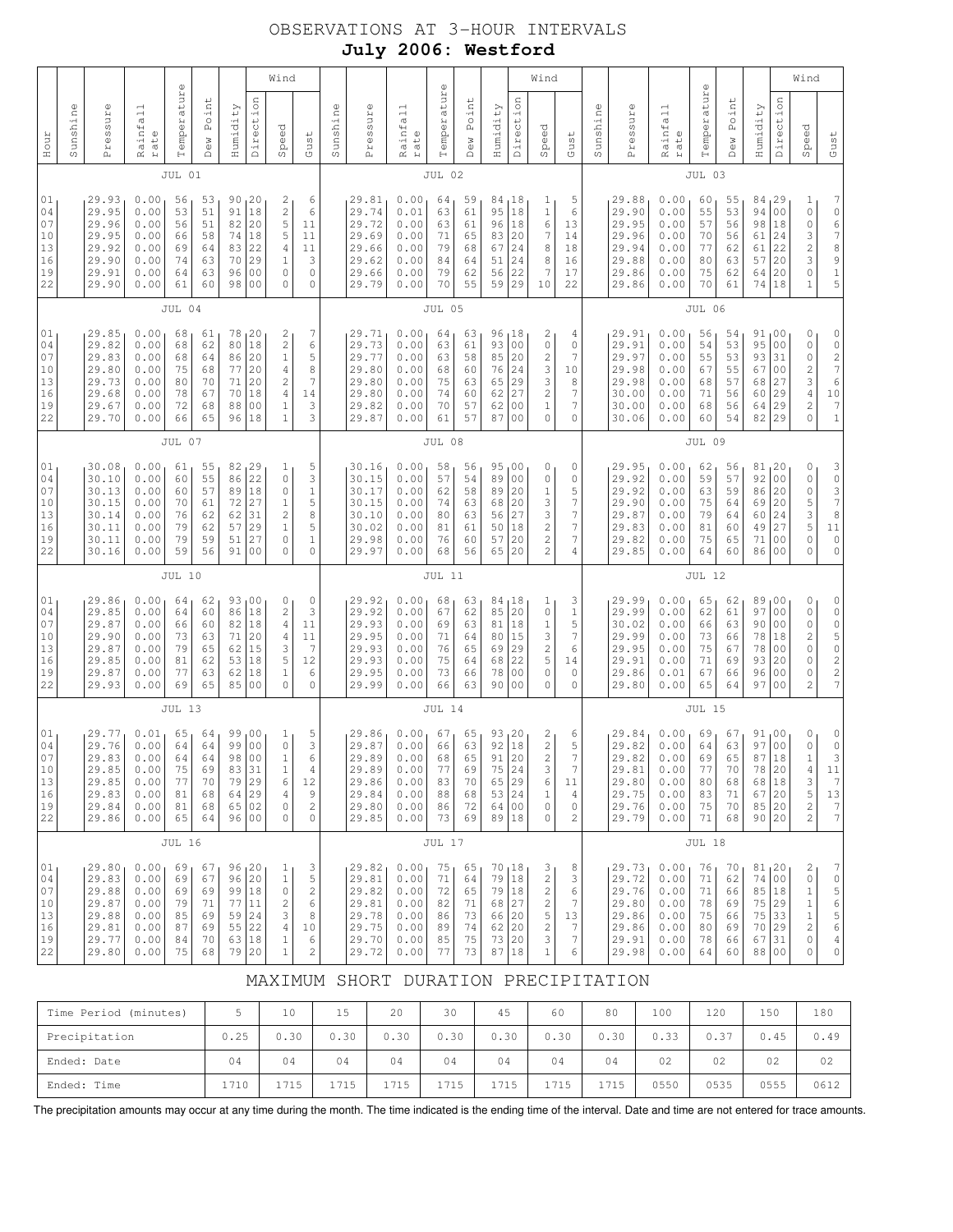# OBSERVATIONS AT 3-HOUR INTERVALS **July 2006: Westford**

|                                              | $\mathbb O$   |                                                                      |                                                              |                                              |                                              |                                        |                                                                                                                                     | Wind                                                                                                   |                                                                                                          |               |                                                                      |                                                              | $\mathbb O$                                  |                                              |                                                  |                                                                                                           | Wind                                                                                            |                                                                   |          |                                                                      |                                                              | $\mathbb O$                                  |                                              |                                                  |                                                                                                    | Wind                                                                             |                                                                                                                               |
|----------------------------------------------|---------------|----------------------------------------------------------------------|--------------------------------------------------------------|----------------------------------------------|----------------------------------------------|----------------------------------------|-------------------------------------------------------------------------------------------------------------------------------------|--------------------------------------------------------------------------------------------------------|----------------------------------------------------------------------------------------------------------|---------------|----------------------------------------------------------------------|--------------------------------------------------------------|----------------------------------------------|----------------------------------------------|--------------------------------------------------|-----------------------------------------------------------------------------------------------------------|-------------------------------------------------------------------------------------------------|-------------------------------------------------------------------|----------|----------------------------------------------------------------------|--------------------------------------------------------------|----------------------------------------------|----------------------------------------------|--------------------------------------------------|----------------------------------------------------------------------------------------------------|----------------------------------------------------------------------------------|-------------------------------------------------------------------------------------------------------------------------------|
| Hour                                         | Sunshine      | Pressure                                                             | Rainfall<br>rate                                             | Temperatur                                   | Point<br>Dew                                 | Humidity                               | Direction                                                                                                                           | Speed                                                                                                  | Gust                                                                                                     | Sunshine      | Pressure                                                             | Rainfall<br>rate                                             | atur<br>Temper                               | Point<br>Dew                                 | Humidity                                         | Direction                                                                                                 | Speed                                                                                           | Gust                                                              | Sunshine | Pressure                                                             | Rainfall<br>rate                                             | Temperatur                                   | Point<br>Dew                                 | Humidity                                         | Direction                                                                                          | Speed                                                                            | Gust                                                                                                                          |
|                                              |               |                                                                      |                                                              | <b>JUL 19</b>                                |                                              |                                        |                                                                                                                                     |                                                                                                        |                                                                                                          |               |                                                                      |                                                              | <b>JUL 20</b>                                |                                              |                                                  |                                                                                                           |                                                                                                 |                                                                   |          |                                                                      |                                                              | <b>JUL 21</b>                                |                                              |                                                  |                                                                                                    |                                                                                  |                                                                                                                               |
| 01<br>04<br>07<br>10<br>13<br>16<br>19<br>22 |               | 30.02<br>30.07<br>30.11<br>30.14<br>30.14<br>30.09<br>30.06<br>30.11 | 0.00<br>0.00<br>0.00<br>0.00<br>0.00<br>0.00<br>0.00<br>0.00 | 61<br>57<br>60<br>76<br>80<br>82<br>80<br>64 | 59<br>57<br>60<br>65<br>54<br>64<br>63<br>62 | 97<br>99<br>69<br>41<br>54<br>56<br>94 | 95,00<br>0 <sub>0</sub><br>0 <sub>0</sub><br>27<br>06<br>31<br>0 <sub>0</sub><br>0 <sup>0</sup>                                     | 0<br>$\mathbb O$<br>$\mathsf{O}\xspace$<br>0<br>1<br>$\overline{c}$<br>$\mathbf 0$<br>0                | $\mathbb O$<br>$\mathbb O$<br>$\mathsf{O}\xspace$<br>3<br>5<br>$\overline{7}$<br>$\mathbf 0$<br>$\Omega$ |               | 30.09<br>30.09<br>30.09<br>30.11<br>30.02<br>29.94<br>29.89<br>29.88 | 0.00<br>0.00<br>0.00<br>0.00<br>0.00<br>0.00<br>0.00<br>0.00 | 61<br>64<br>67<br>74<br>82<br>83<br>79<br>71 | 59<br>61<br>62<br>62<br>63<br>63<br>60<br>62 | 96<br>89<br>85<br>66<br>53<br>51<br>52<br>74     | 00 <sub>1</sub><br>20<br>18<br>18<br>20<br>22<br>20<br>20                                                 | 0<br>$\overline{c}$<br>$\overline{c}$<br>5<br>$\overline{4}$<br>4<br>1                          | 0<br>5<br>8<br>13<br>8<br>11<br>5<br>5                            |          | 29.85<br>29.80<br>29.81<br>29.79<br>29.78<br>29.78<br>29.77<br>29.82 | 0.00<br>0.00<br>0.00<br>0.00<br>0.00<br>0.00<br>0.00<br>0.00 | 71<br>69<br>68<br>76<br>75<br>78<br>74<br>65 | 63<br>64<br>68<br>69<br>69<br>68<br>66<br>62 | 77, 20<br>83<br>98<br>81<br>81<br>71<br>75<br>92 | 20<br>15<br>31<br>29<br>0 <sub>0</sub><br>31<br>0 <sub>0</sub>                                     | 2<br>$\circ$<br>$\circ$<br>$\circ$<br>5<br>$1\,$<br>$\circ$<br>$\mathbf 0$       | $\boldsymbol{7}$<br>$\overline{c}$<br>$\mathbf 1$<br>$\bar{1}$<br>$10$<br>$\boldsymbol{7}$<br>3<br>$\mathbf 0$                |
|                                              |               |                                                                      |                                                              | <b>JUL 22</b>                                |                                              |                                        |                                                                                                                                     |                                                                                                        |                                                                                                          |               |                                                                      |                                                              | <b>JUL 23</b>                                |                                              |                                                  |                                                                                                           |                                                                                                 |                                                                   |          |                                                                      |                                                              | JUL 24                                       |                                              |                                                  |                                                                                                    |                                                                                  |                                                                                                                               |
| 01<br>04<br>07<br>10<br>13<br>16<br>19<br>22 |               | 29.81<br>29.78<br>29.80<br>29.75<br>29.74<br>29.71<br>29.70<br>29.74 | 0.00<br>0.00<br>0.00<br>0.00<br>0.00<br>0.01<br>0.01<br>0.00 | 63<br>62<br>62<br>68<br>71<br>67<br>62<br>60 | 62<br>61<br>62<br>65<br>67<br>66<br>60<br>59 | 98<br>99<br>90<br>87<br>95<br>96<br>97 | 96,00<br>0 <sub>0</sub><br>0 <sub>0</sub><br>0 <sub>0</sub><br>0 <sub>0</sub><br>0 <sub>0</sub><br>0 <sub>0</sub><br>0 <sub>0</sub> | 0<br>$\mathbb O$<br>$\mathbf 0$<br>$\overline{c}$<br>$\mathbf{2}$<br>$\circ$<br>$\overline{c}$<br>3    | $\mathbb O$<br>$\mathbb O$<br>$\mathbb O$<br>6<br>8<br>4<br>7<br>8                                       |               | 29.74<br>29.75<br>29.79<br>29.81<br>29.84<br>29.83<br>29.82<br>29.87 | 0.00<br>0.00<br>0.00<br>0.00<br>0.00<br>0.00<br>0.00<br>0.00 | 58<br>58<br>59<br>60<br>64<br>70<br>73<br>57 | 58<br>58<br>59<br>60<br>61<br>61<br>61<br>55 | 98<br>99<br>100<br>98<br>90<br>74<br>66<br>96    | 00 <sub>1</sub><br>00<br>00<br>0 <sub>0</sub><br>33<br>0 <sub>0</sub><br>0 <sub>0</sub><br>0 <sub>0</sub> | 1<br>$1\,$<br>$1\,$<br>$\overline{c}$<br>0<br>0<br>0<br>$\Omega$                                | 3<br>$\boldsymbol{7}$<br>3<br>5<br>$\overline{c}$<br>5<br>0<br>0  |          | 29.88<br>29.87<br>29.91<br>29.92<br>29.90<br>29.87<br>29.87<br>29.88 | 0.00<br>0.00<br>0.00<br>0.00<br>0.00<br>0.00<br>0.00<br>0.00 | 56<br>57<br>59<br>71<br>76<br>79<br>72<br>67 | 56<br>56<br>57<br>62<br>60<br>55<br>62<br>61 | 99<br>99<br>95<br>73<br>57<br>43<br>73<br>80     | 00 <sub>1</sub><br>0 <sub>0</sub><br>18<br>24<br>29<br>24<br>0 <sub>0</sub><br>18                  | 0<br>$\mathbb O$<br>$\overline{c}$<br>3<br>3<br>$\mathbf 2$<br>0<br>$\mathbf{1}$ | $\mathsf{O}\xspace$<br>$\mathbb O$<br>5<br>$\boldsymbol{7}$<br>$\overline{7}$<br>$\boldsymbol{7}$<br>$\mathsf{O}\xspace$<br>5 |
|                                              | <b>JUL 25</b> |                                                                      |                                                              |                                              |                                              |                                        |                                                                                                                                     |                                                                                                        |                                                                                                          | <b>JUL 26</b> |                                                                      |                                                              |                                              |                                              |                                                  |                                                                                                           |                                                                                                 |                                                                   |          | <b>JUL 27</b>                                                        |                                                              |                                              |                                              |                                                  |                                                                                                    |                                                                                  |                                                                                                                               |
| 01<br>04<br>07<br>10<br>13<br>16<br>19<br>22 |               | 29.87<br>29.82<br>29.85<br>29.85<br>29.82<br>29.77<br>29.82<br>29.83 | 0.00<br>0.00<br>0.00<br>0.00<br>0.00<br>0.00<br>0.00<br>0.00 | 67<br>69<br>68<br>67<br>74<br>79<br>72<br>68 | 58<br>60<br>60<br>63<br>66<br>68<br>68<br>67 | 73<br>75<br>85<br>77<br>69<br>88<br>96 | 73, 20<br>18<br>18<br>20<br>20<br>20<br>0 <sub>0</sub><br>18                                                                        | 3<br>5<br>5<br>$\overline{4}$<br>8<br>9<br>$\circ$<br>$\overline{c}$                                   | 6<br>11<br>11<br>11<br>18<br>17<br>$\circ$<br>6                                                          |               | 29.82<br>29.85<br>29.86<br>29.86<br>29.82<br>29.79<br>29.77<br>29.80 | 0.00<br>0.00<br>0.00<br>0.00<br>0.00<br>0.00<br>0.00<br>0.00 | 68<br>67<br>67<br>77<br>81<br>79<br>79<br>69 | 66<br>65<br>65<br>68<br>70<br>69<br>70<br>68 | 95<br>95<br>92<br>75<br>68<br>73<br>73<br>96     | 122<br> 20<br>18<br>20<br>22<br>18<br>18<br>00                                                            | -1<br>$1\,$<br>$\overline{c}$<br>5<br>$\overline{c}$<br>1<br>$\overline{c}$<br>0                | 3<br>3<br>$\boldsymbol{7}$<br>14<br>$\overline{7}$<br>6<br>5<br>0 |          | 29.78<br>29.77<br>29.79<br>29.78<br>29.75<br>29.72<br>29.72<br>29.76 | 0.00<br>0.00<br>0.00<br>0.00<br>0.00<br>0.00<br>0.00<br>0.00 | 70<br>70<br>71<br>75<br>79<br>85<br>81<br>76 | 67<br>67<br>67<br>70<br>71<br>72<br>73<br>71 | 92, 20<br>90<br>88<br>83<br>77<br>66<br>77<br>84 | 18<br>18<br>20<br>18<br>18<br>18<br>20                                                             | 2<br>3<br>$\mathbf{1}$<br>5<br>6<br>4<br>$\mathbf{1}$<br>$\overline{c}$          | 6<br>$\begin{array}{c} 8 \end{array}$<br>$\epsilon$<br>13<br>$16\,$<br>10<br>$\overline{7}$<br>10                             |
|                                              |               |                                                                      |                                                              | <b>JUL 28</b>                                |                                              |                                        |                                                                                                                                     |                                                                                                        |                                                                                                          |               |                                                                      |                                                              | <b>JUL 29</b>                                |                                              |                                                  |                                                                                                           |                                                                                                 |                                                                   |          |                                                                      |                                                              | JUL 30                                       |                                              |                                                  |                                                                                                    |                                                                                  |                                                                                                                               |
| 01<br>04<br>07<br>10<br>13<br>16<br>19<br>22 |               | 29.76<br>29.75<br>29.77<br>29.75<br>29.71<br>29.69<br>29.69<br>29.74 | 0.00<br>0.00<br>0.00<br>0.00<br>0.00<br>0.00<br>0.00<br>0.00 | 73<br>71<br>72<br>75<br>75<br>75<br>74<br>70 | 70<br>69<br>71<br>71<br>71<br>72<br>71<br>68 | 92<br>94<br>86<br>88<br>90<br>89<br>93 | 89, 20<br>18<br>13<br>20<br>24<br>29<br>27<br>22                                                                                    | 4<br>$\mathbf{1}$<br>$\mathbf{1}$<br>$\overline{c}$<br>$\sqrt{2}$<br>3<br>$\mathbf{1}$<br>$\mathbf{1}$ | 7<br>3<br>5<br>$\boldsymbol{7}$<br>5<br>$\boldsymbol{7}$<br>5<br>3                                       |               | 29.74<br>29.74<br>29.76<br>29.72<br>29.69<br>29.64<br>29.64<br>29.66 | 0.00<br>0.00<br>0.00<br>0.00<br>0.00<br>0.00<br>0.00<br>0.00 | 67<br>66<br>66<br>78<br>78<br>84<br>77<br>73 | 66<br>65<br>65<br>69<br>72<br>72<br>70<br>67 | 95, 18<br>96<br>94<br>75<br>81<br>67<br>81<br>83 | 18<br> 20<br>20<br>29<br>29<br>29<br>27                                                                   | 2<br>$\overline{4}$<br>3<br>3<br>$\mathbf{2}$<br>$\overline{4}$<br>$\mathbf{1}$<br>$\mathbf{1}$ | 5<br>8<br>7<br>11<br>5<br>11<br>5<br>$\overline{4}$               |          | 29.67<br>29.74<br>29.79<br>29.81<br>29.79<br>29.77<br>29.77<br>29.81 | 0.00<br>0.00<br>0.00<br>0.00<br>0.00<br>0.00<br>0.00<br>0.00 | 70<br>59<br>55<br>65<br>69<br>73<br>70<br>55 | 67<br>51<br>51<br>55<br>56<br>58<br>56<br>53 | 90,00<br>74<br>86<br>68<br>62<br>59<br>62<br>94  | 0 <sub>0</sub><br>0 <sub>0</sub><br>0 <sub>0</sub><br>27<br>29<br>0 <sub>0</sub><br>0 <sub>0</sub> | 1<br>$\mathbf 1$<br>$\circ$<br>$1\,$<br>3<br>$1\,$<br>$\circ$<br>$\circ$         | $\frac{5}{6}$<br>$\overline{\mathbf{c}}$<br>5<br>$\,8\,$<br>$\,$ 8 $\,$<br>$\overline{c}$<br>$\mathsf{O}\xspace$              |
|                                              |               |                                                                      |                                                              | <b>JUL 31</b>                                |                                              |                                        |                                                                                                                                     |                                                                                                        |                                                                                                          |               |                                                                      |                                                              |                                              |                                              |                                                  |                                                                                                           |                                                                                                 |                                                                   |          |                                                                      |                                                              |                                              |                                              |                                                  |                                                                                                    |                                                                                  |                                                                                                                               |
| 01<br>04<br>07<br>10<br>13<br>16<br>19<br>22 |               | 29.81<br>29.81<br>29.81<br>29.83<br>29.79<br>29.73<br>29.72<br>29.73 | 0.00<br>0.00<br>0.00<br>0.00<br>0.00<br>0.00<br>0.00<br>0.00 | 51<br>52<br>58<br>70<br>77<br>81<br>77<br>71 | 50<br>51<br>55<br>59<br>65<br>69<br>70<br>70 | 98<br>91<br>68<br>66<br>67<br>81<br>94 | 96,00<br>0 <sub>0</sub><br>0 <sub>0</sub><br>20<br>20<br>18<br>0 <sub>0</sub><br>20                                                 | 0<br>$\mathbb O$<br>$\mathbf 0$<br>$\sqrt{2}$<br>3<br>$\mathbf 1$<br>$\mathbb O$<br>0                  | 0<br>$\mathbb O$<br>$\mathbb O$<br>8<br>10<br>8<br>$\mathbb O$<br>$\mathbf{1}$                           |               |                                                                      |                                                              |                                              |                                              |                                                  |                                                                                                           |                                                                                                 |                                                                   |          |                                                                      |                                                              |                                              |                                              |                                                  |                                                                                                    |                                                                                  |                                                                                                                               |

### NOTES:

Units are: Temperature= °F, Wind=mph, Pressure=Inches Hg, Precipitation=inches.<br>Wind Direction: Directions are those from which the wind is blowing, indicated in tens of degrees<br>from true north: i.e., 09 for East, 18 for S

Wind Gust: The maximum instantaneous wind speed for the 10-minute period preceding the observation.

 Rainfall Rate: The instantaneous rainfall rate at the time of observation, calculated by timing consecutive 0.01" pulses from the electronic rain gauge and interpolating this rate for one hour.

## WEATHER NOTES SUMMARY BY HOUR

|     |                                              |          |                                                                              | Averages                                     |                                              |                                              | Resultant                                            | Wind                                         |                                                      |
|-----|----------------------------------------------|----------|------------------------------------------------------------------------------|----------------------------------------------|----------------------------------------------|----------------------------------------------|------------------------------------------------------|----------------------------------------------|------------------------------------------------------|
| 'n. | Hour                                         | Sunshine | Ф<br>Pressur                                                                 | Temperature                                  | Point<br>Dew                                 | Humidity                                     | Speed<br>Wind                                        | Direction                                    | Speed                                                |
|     | 01<br>04<br>07<br>10<br>13<br>16<br>19<br>22 |          | 29.861<br>29.858<br>29.883<br>29.883<br>29.862<br>29.830<br>29.823<br>29.855 | 65<br>63<br>64<br>73<br>77<br>79<br>75<br>67 | 61<br>60<br>61<br>64<br>65<br>65<br>65<br>63 | 89<br>90<br>90<br>76<br>69<br>64<br>72<br>87 | 1.1<br>1.0<br>1.4<br>2.9<br>3.2<br>2.9<br>0.9<br>1.0 | 20<br>18<br>19<br>21<br>25<br>23<br>22<br>25 | 0.9<br>0.8<br>1.3<br>2.1<br>2.2<br>2.1<br>0.5<br>0.5 |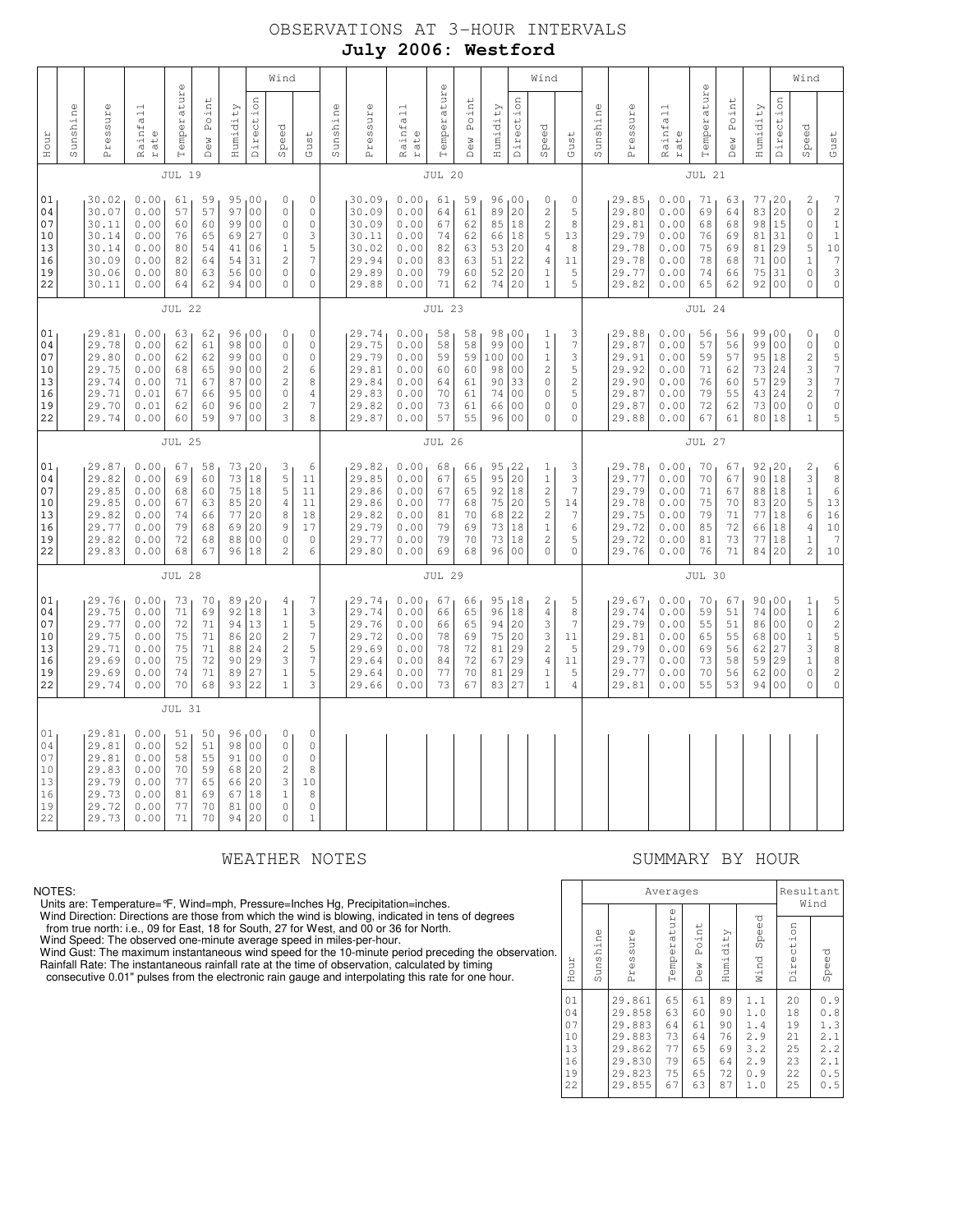# HOURLY PRECIPITATION (Water Equivalent) **July 2006: Westford**

| Date                                                             |           | A.M. Hour Ending at |      |    |                  |                                                                                                                                           |          |    |                      |    |    |    |          |    |      | P.M. Hour Ending at<br>Date |      |                                                |    |    |      |      |      |                                                                                                                                                                                            |                                                                                                                           |  |  |  |
|------------------------------------------------------------------|-----------|---------------------|------|----|------------------|-------------------------------------------------------------------------------------------------------------------------------------------|----------|----|----------------------|----|----|----|----------|----|------|-----------------------------|------|------------------------------------------------|----|----|------|------|------|--------------------------------------------------------------------------------------------------------------------------------------------------------------------------------------------|---------------------------------------------------------------------------------------------------------------------------|--|--|--|
|                                                                  | 01        | 02                  | 03   | 04 | 05               | 06                                                                                                                                        | 07       | 08 | 09                   | 10 | 11 | 12 | 01       | 02 | 03   | 04                          | 05   | 06                                             | 07 | 08 | 09   | 10   | 11   | 12                                                                                                                                                                                         |                                                                                                                           |  |  |  |
| 01<br>02<br>03<br>04<br>05                                       |           |                     | 0.01 |    |                  | 0.040.1000.090.190.170.05                                                                                                                 |          |    |                      |    |    |    | 0.070.04 |    |      |                             | 0.18 | 0.30                                           |    |    |      |      |      |                                                                                                                                                                                            | $\begin{array}{c} 01 \\ 02 \\ 03 \\ 04 \\ 05 \end{array}$                                                                 |  |  |  |
| 06<br>07<br>$\begin{array}{c} 0.8 \\ 0.9 \end{array}$<br>10      |           |                     |      |    |                  |                                                                                                                                           |          |    |                      |    |    |    |          |    |      |                             |      |                                                |    |    |      |      | 0.01 |                                                                                                                                                                                            | 06<br>07<br>08<br>09<br>09<br>10                                                                                          |  |  |  |
| 11<br>$\begin{array}{c} 12 \\ 13 \\ 14 \end{array}$<br>15        | 0.0500.03 |                     |      |    |                  |                                                                                                                                           |          |    | 0.01                 |    |    |    |          |    |      |                             |      | $0.06$ 0.03 0.04 0.11 0.15 0.17 0.03 0.04 0.17 |    |    |      |      |      |                                                                                                                                                                                            | $\begin{array}{ c c } \hline 1 & 1 \\ \hline 1 & 2 \\ \hline 1 & 3 \\ \hline 1 & 4 \\ \hline 1 & 5 \\ \hline \end{array}$ |  |  |  |
| $\begin{array}{c} 16 \\ 17 \\ 18 \end{array}$<br>19<br>20        |           |                     |      |    |                  |                                                                                                                                           |          |    |                      |    |    |    |          |    |      |                             |      |                                                |    |    |      |      |      |                                                                                                                                                                                            | $\begin{array}{c} 16 \\ 17 \\ 18 \\ 19 \\ 20 \end{array}$                                                                 |  |  |  |
| $\begin{array}{c} 21 \\ 22 \\ 23 \end{array}$<br>$\frac{24}{25}$ |           |                     |      |    | 0.010.020.040.02 |                                                                                                                                           | 0.010.01 |    | 0.010.010.02<br>0.04 |    |    |    |          |    |      |                             |      |                                                |    |    |      |      |      | $\left  0.01 \left  0.18 \left  0.11 \right  0.12 \left  0.10 \left  0.05 \right  0.02 \left  0.04 \left  0.02 \right  0.03 \right  \right  \right ^{21}_{\substack{23 \ 23 \\ 24 \\ 25}}$ |                                                                                                                           |  |  |  |
| $\begin{array}{c} 26 \\ 27 \end{array}$<br>$\frac{28}{29}$<br>30 |           |                     |      |    |                  |                                                                                                                                           |          |    |                      |    |    |    |          |    | 0.01 |                             |      |                                                |    |    | 0.02 |      |      | $\begin{array}{r} \n 0.01 \overline{\smash{\big)}\ 26} \\ \underline{27} \\ \underline{28} \\ \underline{29} \\ 30 \end{array}$                                                            |                                                                                                                           |  |  |  |
| 31                                                               |           |                     |      |    |                  |                                                                                                                                           |          |    |                      |    |    |    |          |    |      |                             |      |                                                |    |    |      | 0.02 |      |                                                                                                                                                                                            | 31                                                                                                                        |  |  |  |
|                                                                  |           |                     |      |    |                  | Sum 0.05 0.07 0.12 0.11 0.23 0.19 0.06 0.02 0.06 0.02 0.00 0.07 0.04 0.00 0.02 0.24 0.32 0.49 0.21 0.20 0.21 0.20 0.21 0.09 0.07 0.21 Sum |          |    |                      |    |    |    |          |    |      |                             |      |                                                |    |    |      |      |      |                                                                                                                                                                                            |                                                                                                                           |  |  |  |

During a frozen precipitation event, hourly precipitation totals may not be recorded. In this case, daily amounts are typically entered in the last column (hour ending at 12 A.M.)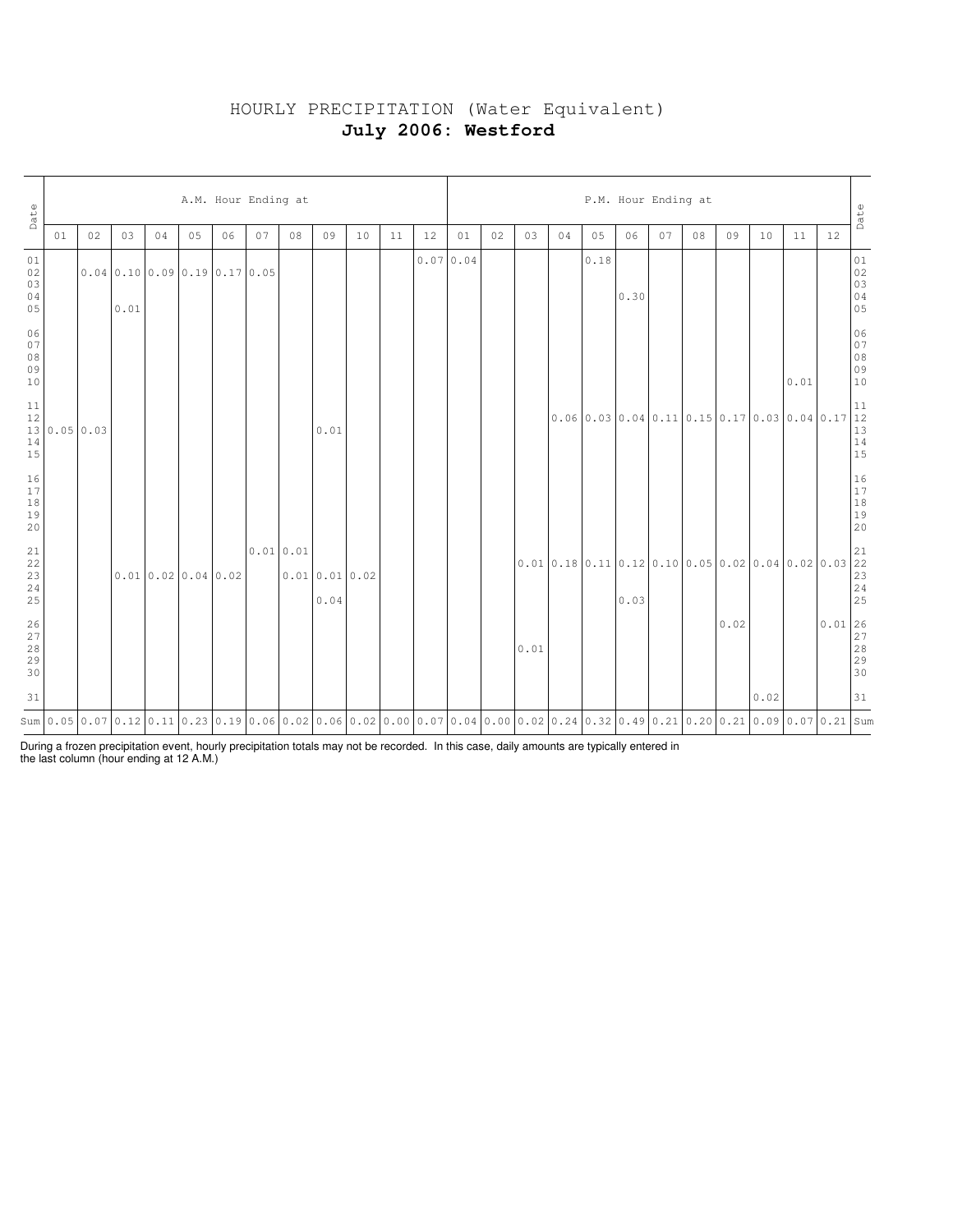HOUR-BY-HOUR DATA **July 2006: Westford**